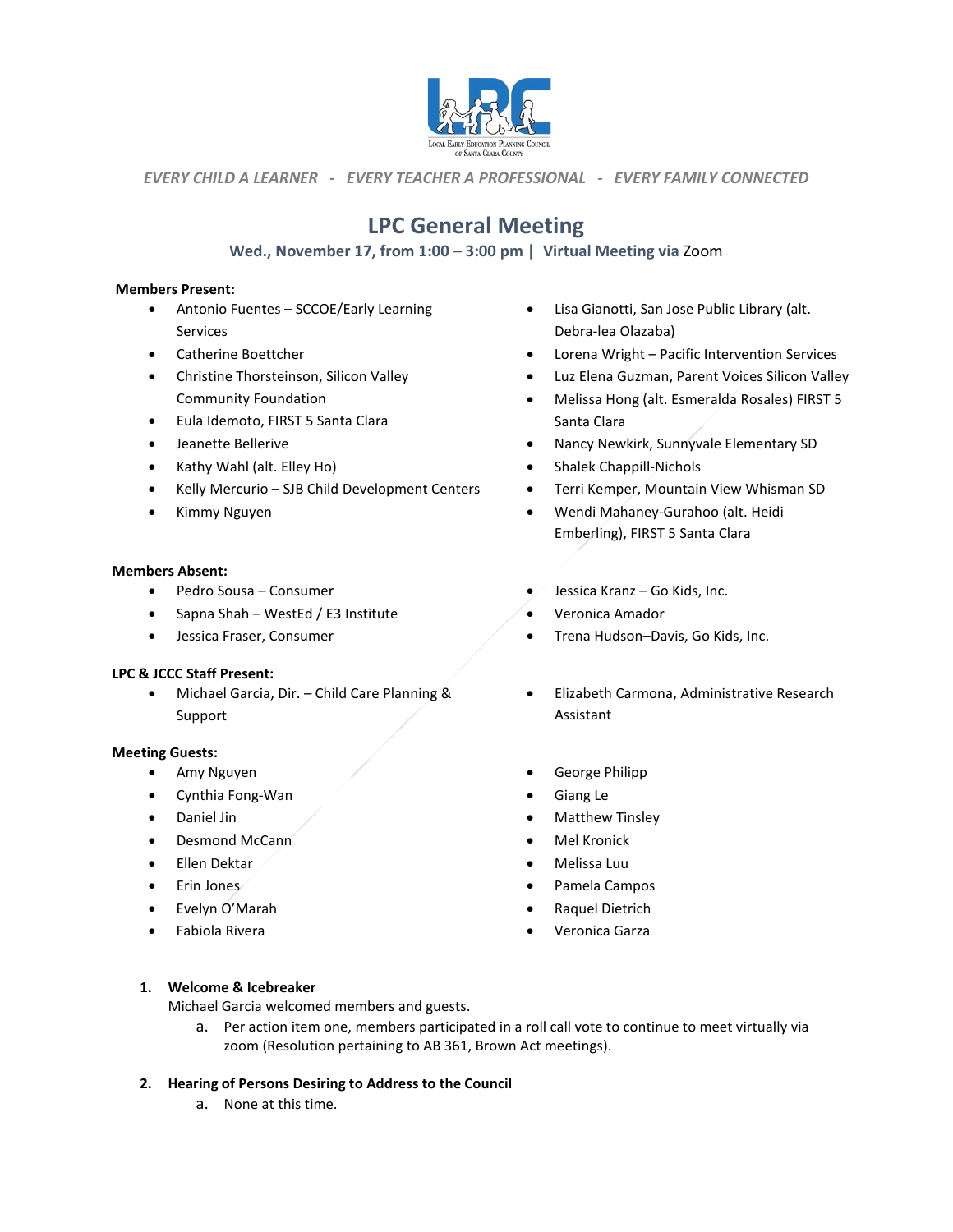

#### *EVERY CHILD A LEARNER - EVERY TEACHER A PROFESSIONAL - EVERY FAMILY CONNECTED*

#### **3. Consent Action Items**

- a. Approve 8.27.21 LPC Retreat Minutes: Motion to approve Wendi Mahaney-Gurahoo 1st; Nancy Newkirk 2nd. All in favor. Motion carries.
- b. Approve 9.15.21 LPC Meeting Minutes: Motion to approve Wendi Mahaney-Gurahoo 1st; Nancy Newkirk 2nd. All in favor. Motion carries.
- c. LPC Annual Self Evaluation Report: Motion to approve Wendi Mahaney-Gurahoo 1st; Nancy Newkirk 2nd. All in favor. Motion carries.

#### **4. Presentation on Unite Us by Ellen Dektar**

Ellen Dektar provided an informative presentation on Unite Us, an outcome-focused technology company that builds coordinated care networks of health and social service providers. The presentation encompassed the different tools available such as centralizing coordination and tracking organizational activity, measuring impact through data, and informing community reinvestment decisions. Members and guest later received a demonstration of the software.

#### **5. Information Items**

#### a. **FIRST 5 Commissioner Report – Kathy Wahl**

Kathy shared that these are busy times with getting the CEO in place and managing staff changes. Currently there is great work being done with getting kids vaccinated and Community of Practice for Quality Matters participants, which tripled from last year.

#### b. **Quality Matters Stipend Program – Kimmy Nguyen**

Kimmy shared that this year they will be issuing 700+ stipend checks, compared to 600 last year. Kimmy also shared quotes from Quality Matters Stipend Program participants where they expressed a disconnect with parents. Michael added that our office not only supports Santa Clara County but also San Benito.

# c. **Quality Matters Leadership Council Update – Melissa Hong**

Meeting postponed until the new calendar year.

# d. **LPC Staff Report – Michael Garcia**

Michael reported that Pilot Bill 1294 was signed by the governor since the last meeting in September. He reiterated that the bill extended the pilot program until 2023. While everything passed through consent, there was no need for Cathy's testimony. He congratulated those that worked on the bill on a job well done. Michael also debriefed on the coordinators conference, which was held virtually. He shared that it was a good time and space to connect with fellow LPC coordinators. Our very own Amanda Dickey was there to present on advocacy, along with CDSS Nadirah Jones and Dr. Maria Lupe Jaime-Mileham and lastly Fresno COE Superintendent attended as the keynote speaker.

#### **6. LPC Sub-Committee Updates**

a. Communications & Outreach – Wendi Mahaney-Gurahoo & Nancy Newkirk C&O discussed the importance of sharing clear and consistent messaging with other groups.